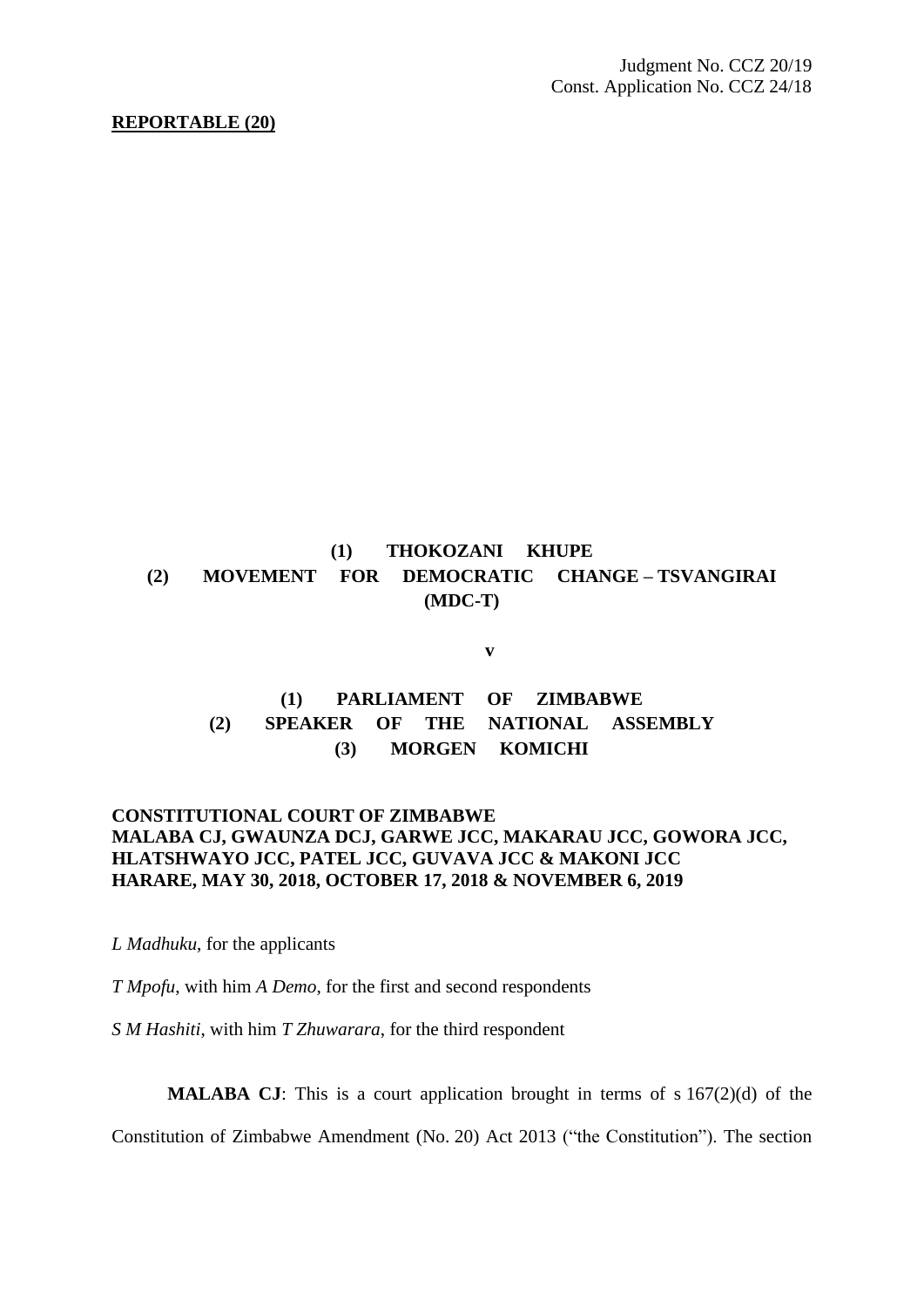provides that only the Constitutional Court ("the Court") may determine whether Parliament or the President has failed to fulfil a constitutional obligation.

The applicants seek an order declaring the first respondent to have failed to fulfil its constitutional obligation to protect the tenure of seat of a Member of Parliament, allegedly as required by ss  $119(1)$  and  $129(1)(k)$  of the Constitution.

Section 119(1) of the Constitution provides that Parliament must protect the Constitution and promote democratic governance in Zimbabwe. Section 129(1)(k) of the Constitution provides as follows:

### **"129 Tenure of seat of Member of Parliament**

- (1) The seat of a Member of Parliament becomes vacant
	- $(a) (i)$
	- (*k*) if the Member has ceased to belong to the political party of which he or she was a member when elected to Parliament and the political party concerned, by written notice to the Speaker or the President of the Senate, as the case may be, has declared that the Member has ceased to belong to it; …".

The applicants seek a further declaratory order to the effect that the first applicant is still a Member of Parliament. They also seek an order declaring the letter written by the third respondent to invoke the operation of the provisions of s 129(1)(k) of the Constitution to be invalid.

The Court holds that the question of whether or not Parliament failed to fulfil its constitutional obligation with regard to the circumstances in which the seat occupied by the first applicant became vacant has been rendered moot by the occurrence of events subsequent to the making of the court application. The matter no longer presents a live dispute between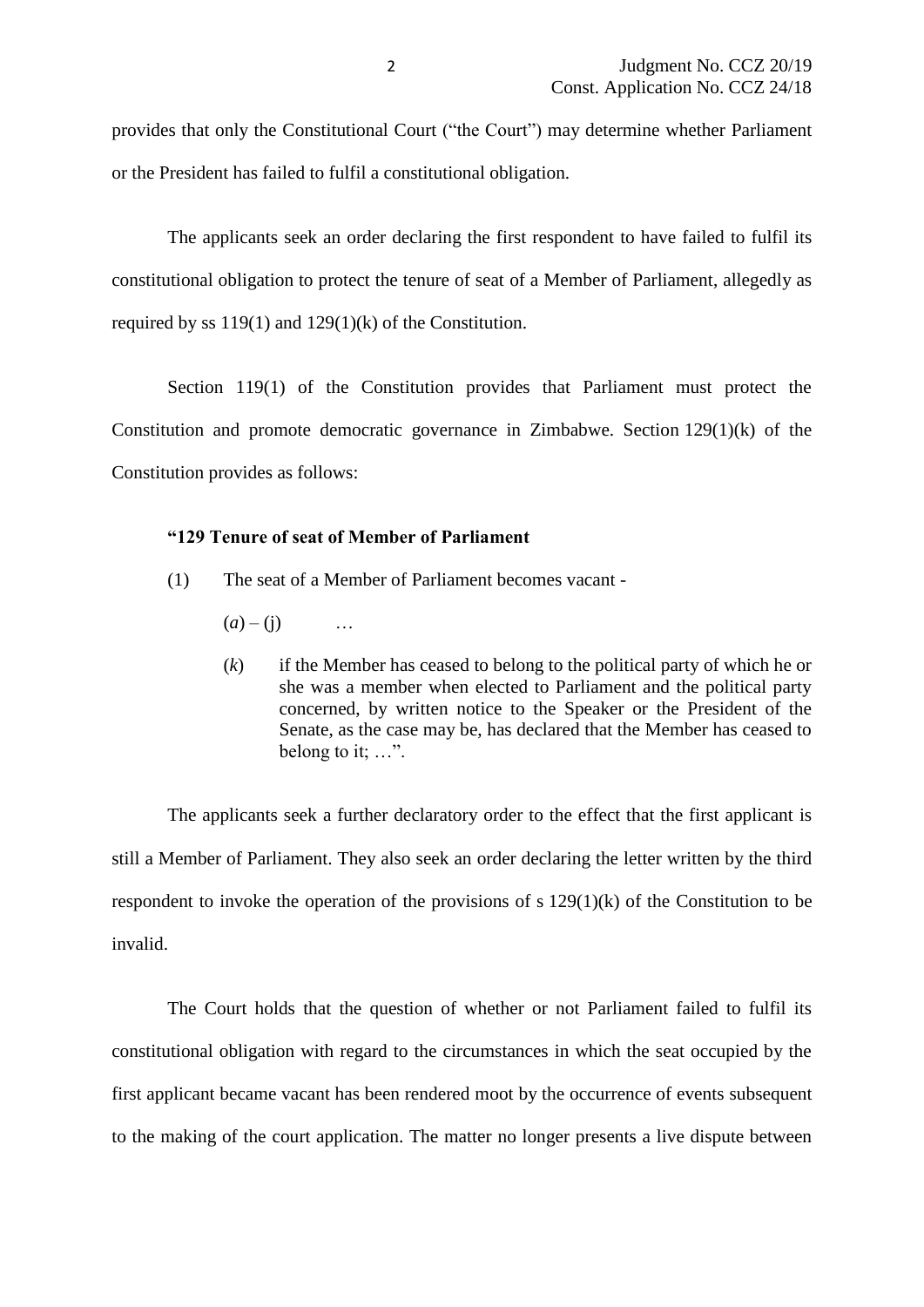the parties requiring the Court to exercise its jurisdiction to hear and determine it in accordance with the principle of justiciability.

It is common cause that in terms of s 143(1) of the Constitution the life of the Parliament concerning the vacancy of the seat in respect to which it is alleged it failed in its constitutional obligation came to an end at midnight on 29 July 2018. That was the day before the first polling day in the general election held on 30 July 2018. The seat of Parliament, the right of occupation of which the first applicant sought to vindicate, became irrefutably vacant and lost to her when Parliament, which had been elected for a five-year term, stood dissolved in terms of s 143(1) of the Constitution at midnight on 29 July 2018. The matter has thus been overtaken by events.

A declaratory order is by its nature a discretionary remedy. The discretion to grant a declaratory order must be judiciously exercised, taking into account the fact that the Court does not decide matters which are purely academic or abstract.

There are no exceptional circumstances, the consideration of which could have caused the Court to exercise its discretion in the interests of justice to hear and determine the matter despite it being moot.

The application must be dismissed with no order as to costs. The reasons for the decision now follow.

#### **FACTUAL BACKGROUND**

The second applicant is a political party. The first applicant asserts that in 2006 she was elected as the second applicant's Deputy President at the latter's congress. She further averred that she was re-elected to the same position at subsequent congresses, including the one held in 2014. On the authority of the outcome of the congress held in 2014, the first applicant claims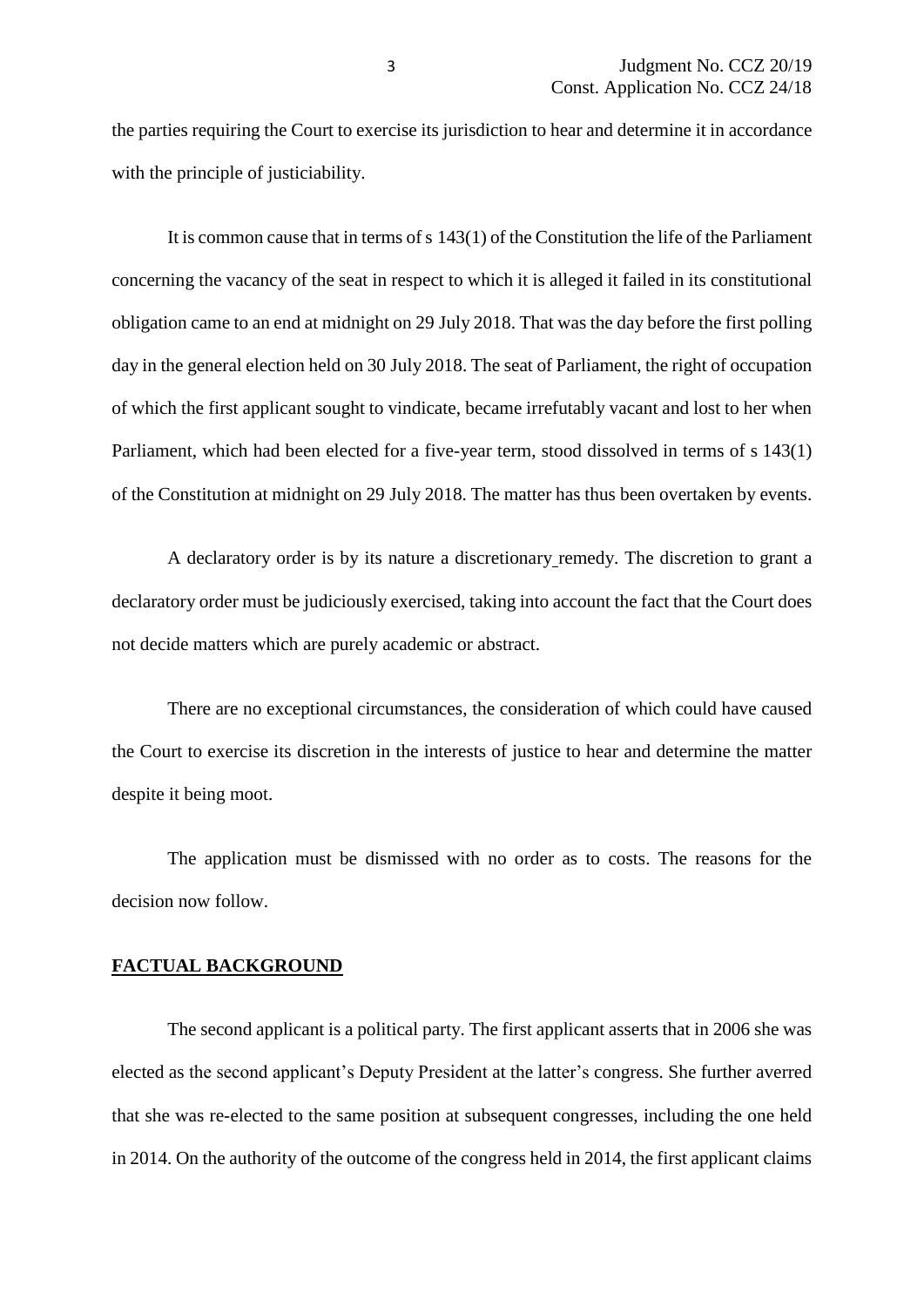the right to be the President of the political party following the death, in February 2018, of Mr Morgan Tsvangirai, who was the President. The first applicant claims the ascendancy to the office of the President of the MDC-T, pending the holding of a congress to elect a new President in terms of the political party's constitution.

It is the first applicant's case that in the general election held on 30 July 2013 she was elected a Member of the National Assembly to represent the Bulawayo Metropolitan Province on the second applicant's ticket in terms of s 124(1)(b) of the Constitution.

On 10 April 2018 the third respondent sent a written notice to the second respondent. The written notice made the declaration that the first applicant had ceased to be a member of the Movement for Democratic Change-Tsvangirai ("the MDC-T"). The written notice also declared that the first applicant had been relieved of the right to represent the MDC-T in the National Assembly in terms of s 129(1)(k) of the Constitution.

The written notice declared that the second applicant's National Council had resolved to expel the first applicant from the MDC-T. It was also said that the first applicant had been informed of the decision expelling her from the political party concerned on 23 March 2018. Acting on the written notice, the second respondent announced to Members of the National Assembly on 12 April 2018 that a Proportional Representation vacancy had arisen in the Partylist seat for the Bulawayo Metropolitan Province.

Aggrieved by the loss of her seat, the first applicant approached the Court alleging that the first respondent had failed to fulfil a constitutional obligation to protect the tenure of the seat of a Member. She averred that she was recalled from the political party concerned illegally, hence the creation of a vacancy in her seat was invalid.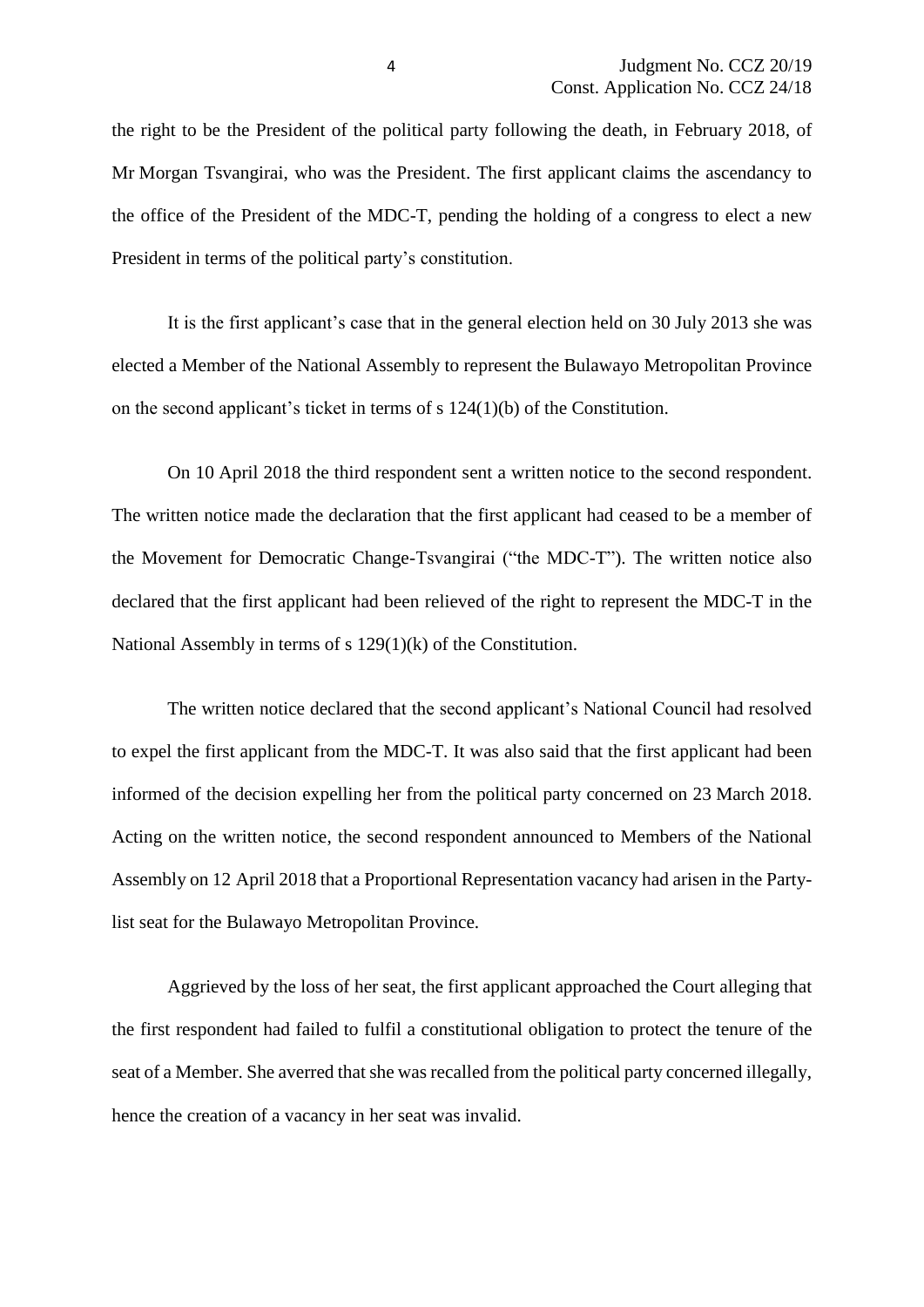The first applicant averred that she wrote a letter to the second respondent on 12 March 2018, notifying him that there were factional conflicts in the MDC-T. On the strength of that letter, she contended that the second respondent ought not to have acted on the basis of the written notice sent to him by the third respondent. The first applicant took the view that in acting on the basis of the written notice the first respondent, represented by the second respondent, acted irrationally, thereby failing to fulfil its constitutional obligation.

It was further contended by the first applicant that s  $119(1)$ , as read with s  $129(1)(k)$ , of the Constitution imposes an obligation on the second respondent not to announce a vacancy other than that strictly occurring in terms of the Constitution. The first applicant further averred that the aforesaid provisions impose a further obligation on the first respondent to submit every dispute that impacts on the tenure of the seat of a Member of Parliament to the courts for determination before the provisions of s 129(1)(k) of the Constitution take effect. The contention was that s  $129(1)(k)$  of the Constitution does not have an automatic effect.

It was further averred that once the first respondent is put on notice by any of its Members about a potential dispute in a political party to which a Member belongs, it has a constitutional obligation to either put into motion a process akin to interpleader proceedings and require a court of law to resolve the dispute or to refer the parties to a court. The suggestion was that the procedure referred to was a requirement of s 129(1)(k) of the Constitution.

The first and second respondents, on the other hand, contended that the first applicant's case did not establish a breach of the Constitution. The contention was that the first respondent had no constitutional obligation arising from the provisions of s 119(1), as read with s  $129(1)(k)$ , of the Constitution, notwithstanding the interpretation of these provisions by the first applicant aimed at laying the ground for approaching the Court in terms of s 167(2)(d) of the Constitution. The argument was that Parliament would have discharged its obligation of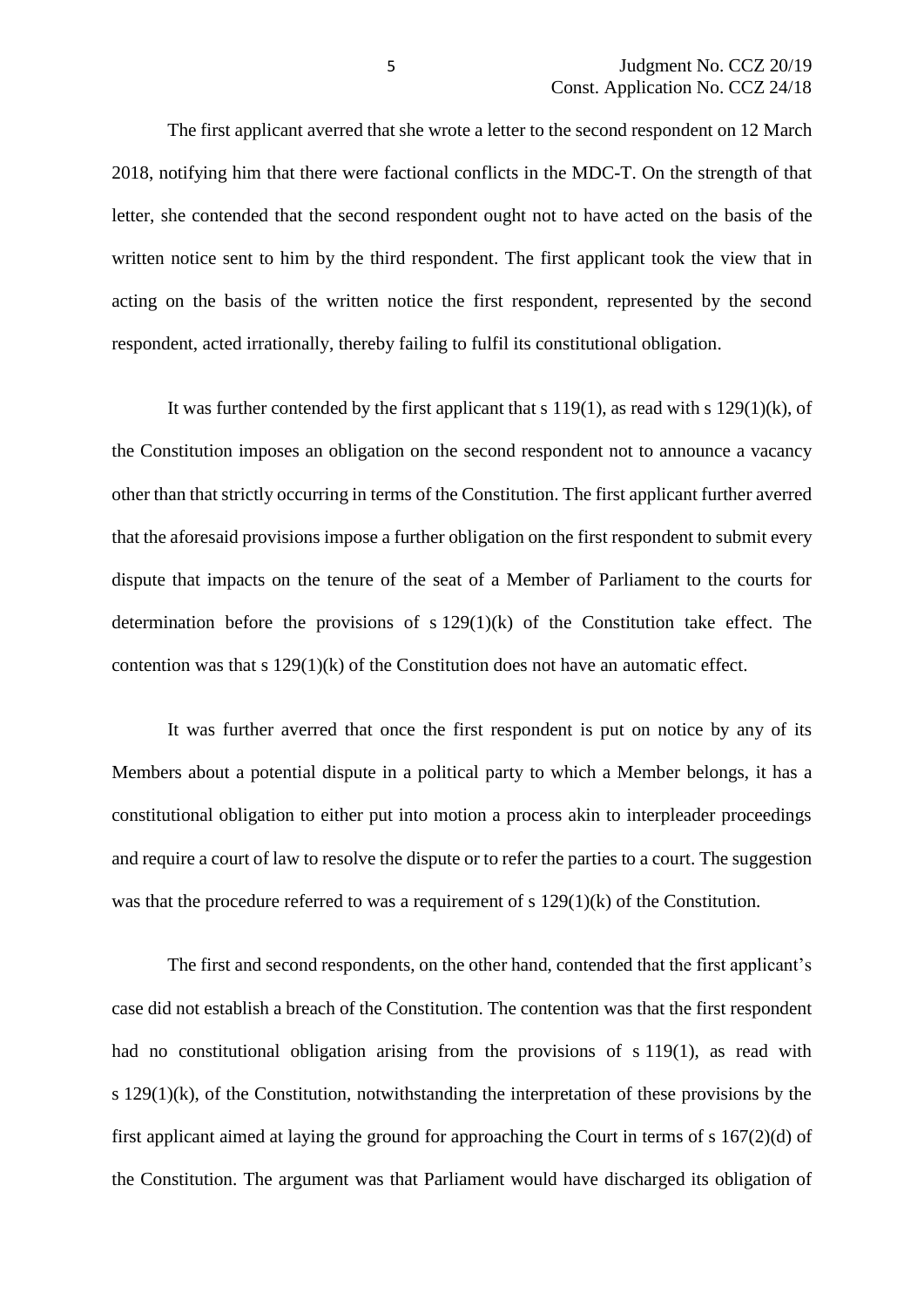protecting the Constitution and promoting democratic governance when it acted in terms of s 129(1)(k) of the Constitution. The section is a self-contained provision laying down a specific procedure for creating a vacancy in a seat of Parliament.

The contention by the respondents was that the attempt to invoke the jurisdiction of the Court by reference to matters provided for under  $s 167(2)(a)$  of the Constitution was a deliberate strategy designed to avoid the consequences of the failure by the first applicant to use the appropriate remedy for the protection of her rights of membership of the political party concerned. A challenge to the legality of the decision to expel the first applicant from the MDC-T in the courts and its result would have been the only remedy by which the operation of the provisions of s 129(1)(k) of the Constitution on the first applicant's seat could have been averted or reversed during the life of Parliament. The argument was that there was no basis for approaching the Court in terms of s  $167(2)(d)$  of the Constitution, because the facts which constituted the cause of action did not reveal breach by Parliament of its constitutional obligation within the meaning of s 119(1), as read with s  $129(1)(k)$ , of the Constitution.

The first and second respondents further argued that the first applicant ought to have approached the courts for relief when she became aware of her expulsion rather than argue that it was the second respondent who had the duty to refer the dispute to the courts. According to the respondents, the correct interpretation of s  $129(1)(k)$  of the Constitution is that a seat of Parliament becomes vacant by operation of law once the procedures required by s  $129(1)(k)$ are complied with and the things required to be done are done in the manner prescribed and brought to the notice of the official designated to receive the written notice. They contended that the obligation that the first applicant alleged Parliament breached is alien to the provisions of s 119(1), as read with s  $129(1)(k)$ , of the Constitution.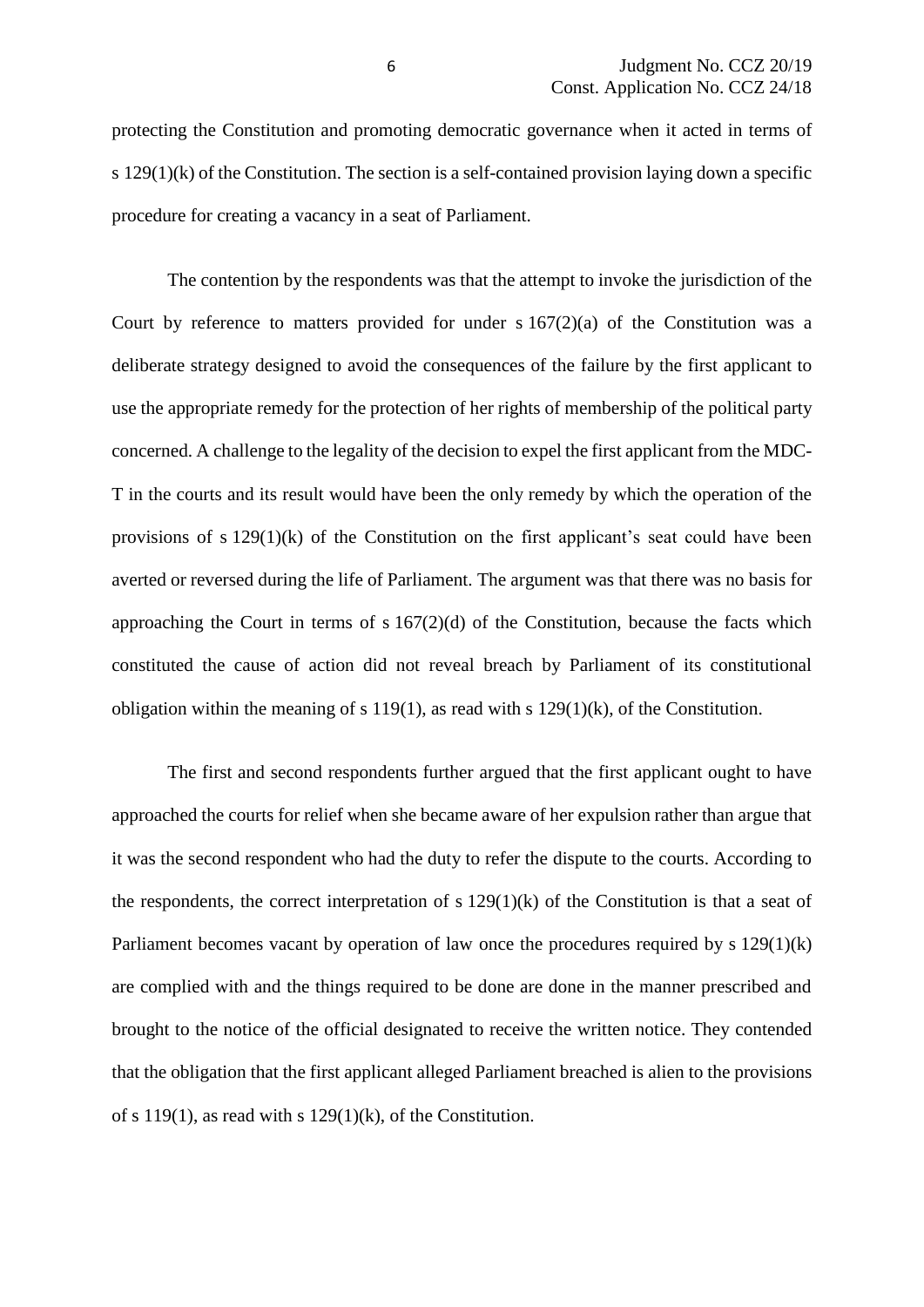The third respondent argued that the Court cannot read into  $s 129(1)(k)$  of the Constitution obligations which do not flow from it and find that the first respondent failed to fulfil them.

Pursuant to the 30 July 2018 general election, new Members of Parliament have been elected. In view of the relief sought by the first applicant, the determination of the matter turns on the question of whether or not the controversy is still live. If the dispute is no longer live, the question is whether the applicants have made out a case for the Court to exercise its discretion to hear a moot case.

#### **WHETHER OR NOT THE MATTER IS MOOT**

A court may decline to exercise its jurisdiction over a matter because of the occurrence of events outside the record which terminate the controversy. The position of the law is that if the dispute becomes academic by reason of changed circumstances the Court's jurisdiction ceases and the case becomes moot. It is an established principle of law that not every constitutional point raised by a litigant can be heard by the courts. The constitutional limits on the exercise of judicial power, combined with notions of the limited nature of judicial power, have evolved into a broad doctrine known as "justiciability". (See Stern, Gressman & Shapiro, *Supreme Court Practice* 6 ed, The Bureau of National Affairs, Inc, Washington, 1950) at pp 706 and 709).

Justiciability deals with the boundaries of law and adjudication. Its concern is with the question of which issues are susceptible to becoming the subject of legal norms or adjudication by a court of law. Justiciability is not a legal concept with a fixed content or one that is susceptible to precise scientific verification. Its utilisation is the result of many subtle pressures. *Poe* v *Ullman* 367 U.S. 497 (1961) at 508.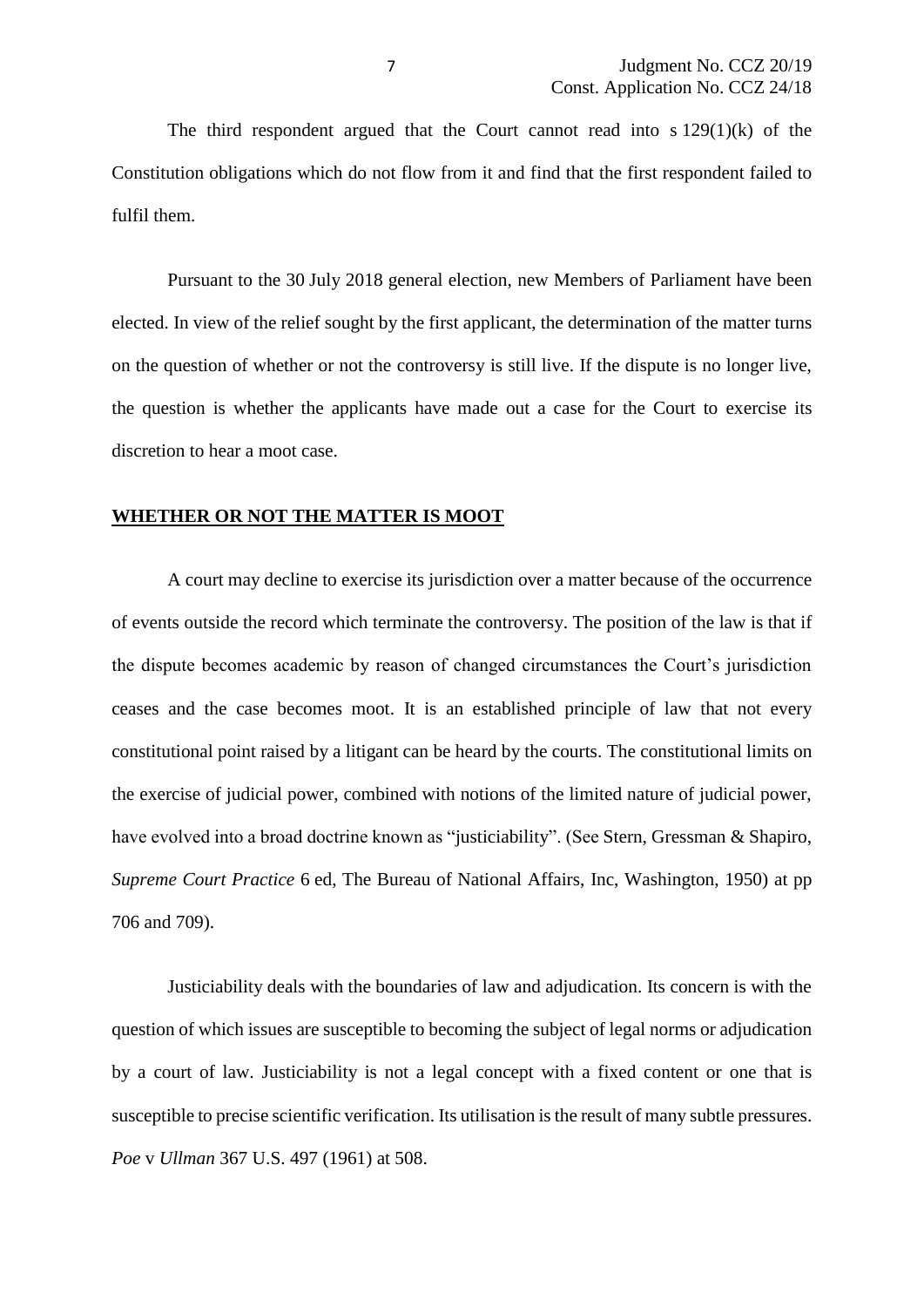In *Flast* v *Cohen* 392 U.S. 83 (1968) the Supreme Court of the United States of America held as follows at p 95:

"Justiciability is the term of art employed to give expression to this dual limitation placed upon federal courts by the 'case and controversy' doctrine. Justiciability is itself a concept of uncertain meaning and scope. Its reach is illustrated by the various grounds upon which questions sought to be adjudicated in federal courts have been held not to be justiciable. Thus, no justiciable controversy is presented when the parties seek adjudication of only a political question, when the parties are asking for an advisory opinion, when the question sought to be adjudicated has been mooted by subsequent developments, and when there is no standing to maintain the action." (the underlining is for emphasis)

The question of mootness is an important issue that the Court must take into account when faced with a dispute between parties. It is incumbent upon the Court to determine whether an application before it still presents a live dispute as between the parties. The question of mootness of a dispute has featured repeatedly in this and other jurisdictions. The position of the law is that a court hearing a matter will not readily accept an invitation to adjudicate on issues which are of "such a nature that the decision sought will have no practical effect or result".

The principles relating to mootness were referred to in *Koko* v *Eskom Holdings Soc Limited* (J200/18) [2018] ZALCJHB 76 at para 21 as follows:

"The doctrine of mootness is well developed in the American constitutional law jurisprudence. A case becomes moot if a party seeks to obtain judgment on a pretended controversy, when in reality there is none, … or a judgment upon some matter which when rendered, for any reason, cannot have any practical effect upon an existing controversy. Courts exist to resolve controversies and not abstract issues. As I see it, for a court to intervene and assist the warring parties, there must be controversy between the parties. The dictionary meaning of the term controversy is a dispute, argument, or debate, especially one concerning a matter about which there is a strong disagreement. Further, the controversy must be a live one. Put differently it must exist between the warring parties. A case would be moot if the parties are not adverse, if the controversy is hypothetical, or if the judgment of the court for some other reason cannot operate to grant any actual relief, and the court is without power to grant a decision. It is moot, if it no longer presents an existing or live controversy or the prejudice or threat of prejudice which, to an applicant, no longer exists".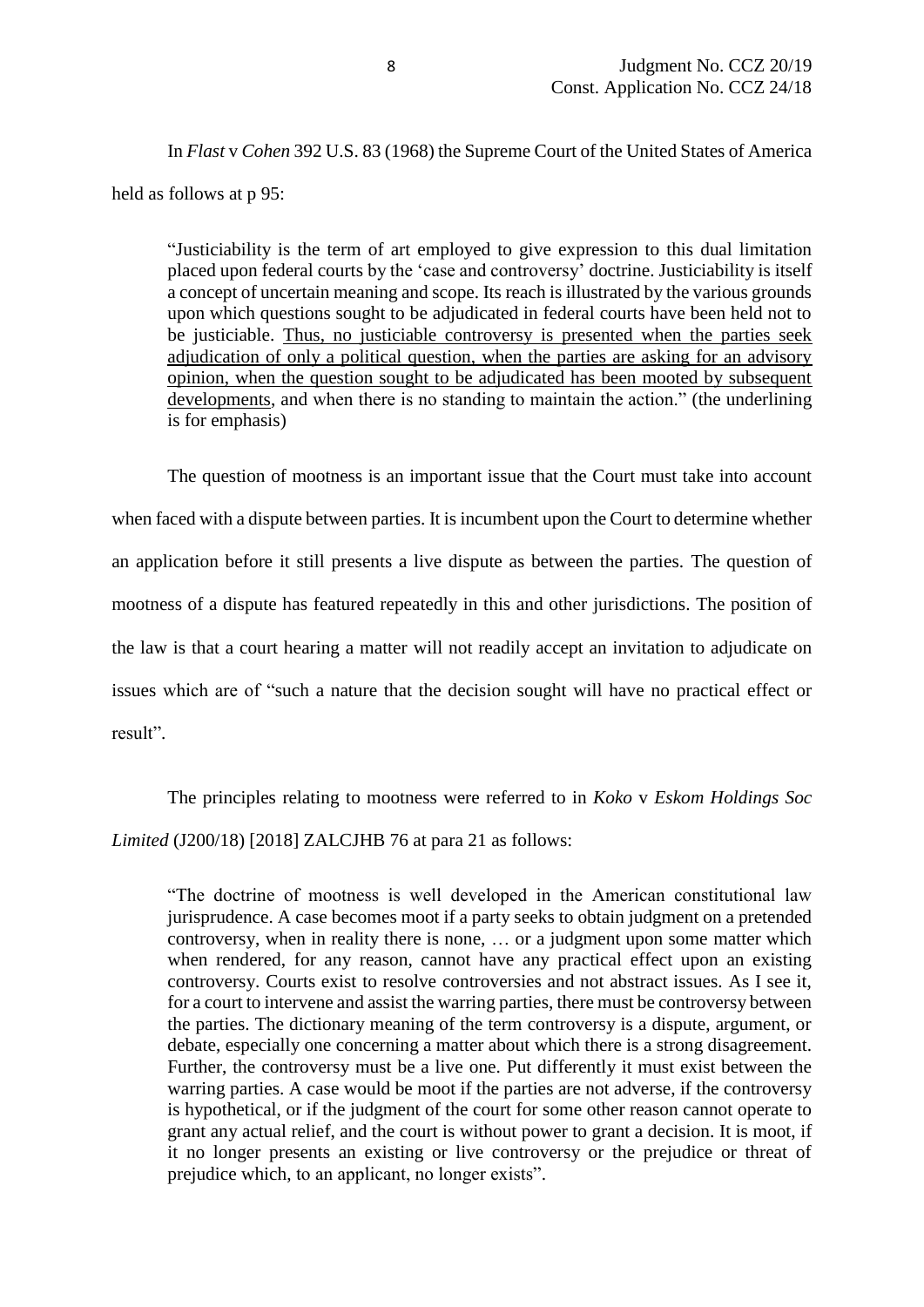In *National Coalition for Gay and Lesbian Equality and Others* v *Minister of Home* 

*Affairs* 2000 (2) SA 1 (CC), footnote 18 to para 21 records the following:

"A case is moot and therefore not justiciable if it no longer presents an existing or live controversy which should exist if the Court is to avoid giving advisory opinions on abstract propositions of law. Such was the case in *J T Publishing (Pty) Ltd and Another* v *Minister of Safety and Security and Others* [1996] ZACC 23; 1997 (3) SA 514 (CC) (1996 (12) BCLR 1599), where DIDCOTT J said the following at para [17]:

'(T)here can hardly be a clearer instance of issues that are wholly academic, of issues exciting no interest but an historical one, than those on which our ruling is wanted have now become.'"

The question for determination in relation to the justiciability of the issues raised and

the relief sought in the court application is whether the dissolution of Parliament by operation

of s 143(1) of the Constitution has rendered the issues raised by the court application moot.

Section 143(1) of the Constitution provides that:

#### **"143 Duration and dissolution of Parliament**

(1) Parliament is elected for a five-year term which runs from the date on which the President-elect is sworn in and assumes office in terms of section 94(1)(a), and Parliament stands dissolved at midnight on the day before the first polling day in the next general election called in terms of section 144."

It is common cause that the life of the National Assembly in which the first applicant had a tenured seat ended at midnight on 29 July 2018. Thus, the relief sought by the first applicant that she be declared a Member of Parliament is no longer possible. It would be an invalid order. The question therefore is whether in the circumstances the Court can still make a determination on whether or not the first respondent failed to fulfil an alleged constitutional obligation to protect the tenure of the seat of its Member, as contended by the applicants.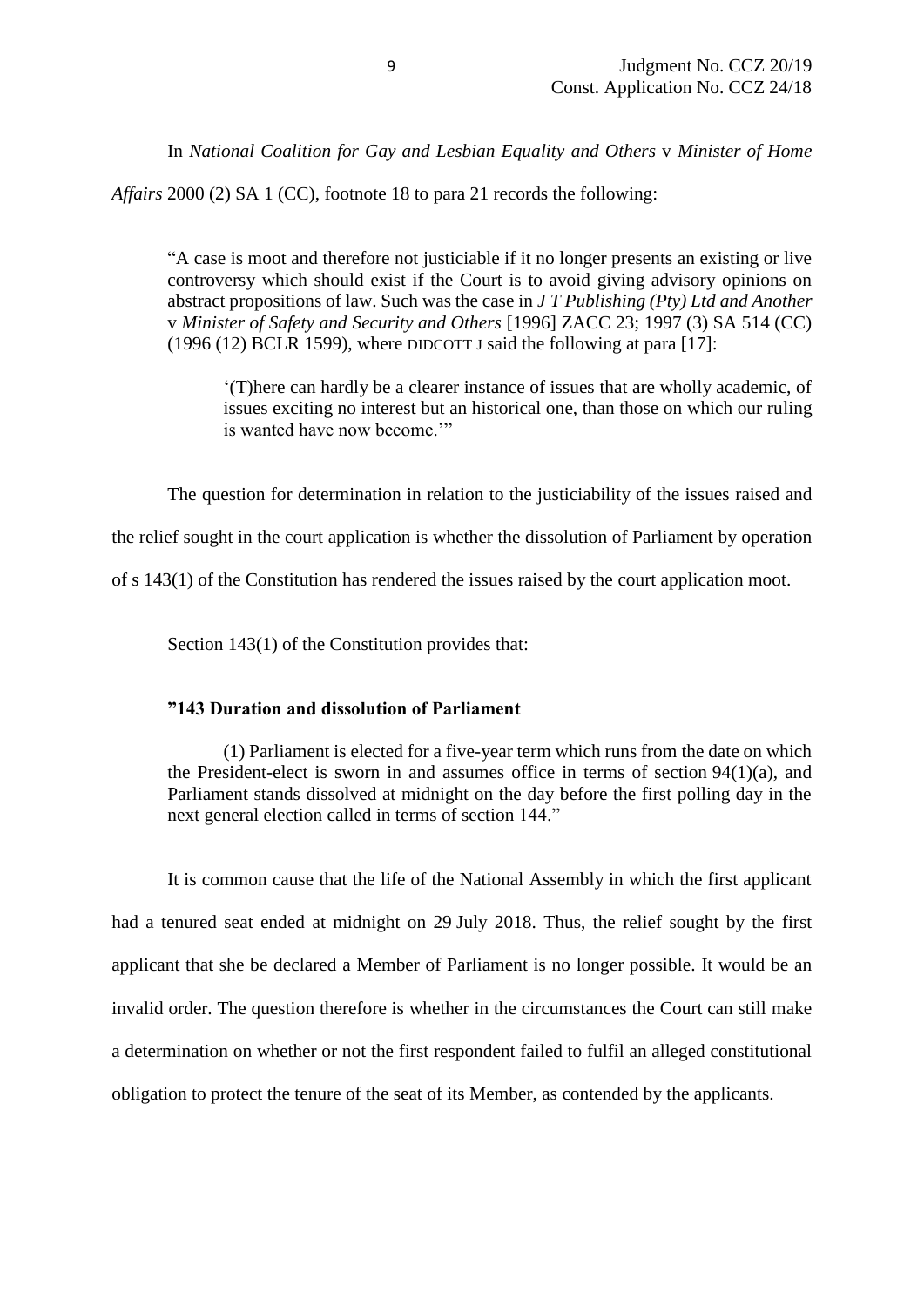The question is not just whether Parliament has the constitutional obligation of the nature contended for by the first applicant under s 119(1), as read with s 129(1)(k), of the Constitution. Such a question would have been posed and determined for the specific purpose of having the relief sought by the first applicant granted as protection and enforcement of the right she claimed she had in the occupation of the seat of Parliament.

A matter is not moot only at the commencement of proceedings. It may be considered moot at the time the decision on the matter is to be made. The reason for determining the question whether the first applicant has shown that Parliament has a constitutional obligation under s 119(1), as read with s  $129(1)(k)$ , of the Constitution of the nature and scope alleged would be the grant of the relief sought. The decision would follow a finding of breach of the constitutional obligation in relation to the right of the first applicant to occupy the seat of Parliament. The dissolution of Parliament rendered it legally meaningless for the Court to grant the first applicant the specific relief she sought by way of the court application. It also became a futile exercise to embark on the consideration and determination of the question whether or not Parliament had a constitutional obligation under s 119(1), as read with s 129(1)(k), of the Constitution of the nature and scope contended for by the first applicant.

In *Borowski* v *Canada (Attorney General)*, [1989] 1 S.C.R. 342, the Supreme Court of Canada set out the stages of an inquiry into the question whether or not a matter is moot. At  $p \nvert 4$  of the downloaded copy of the judgment<sup>1</sup> it said:

"The doctrine of mootness is part of a general policy that a court may decline to decide a case which raises merely a hypothetical or abstract question. An appeal is moot when a decision will not have the effect of resolving some controversy affecting or potentially affecting the rights of the parties. Such a live controversy must be present not only when the action or proceeding is commenced but also when the court is called upon to reach a decision. The general policy is enforced in moot cases unless the court exercises its discretion to depart from it. The approach with respect to mootness

**.** 

<sup>1</sup> https://scc-csc.lexum.com/scc-csc/scc-csc/en/item/421/...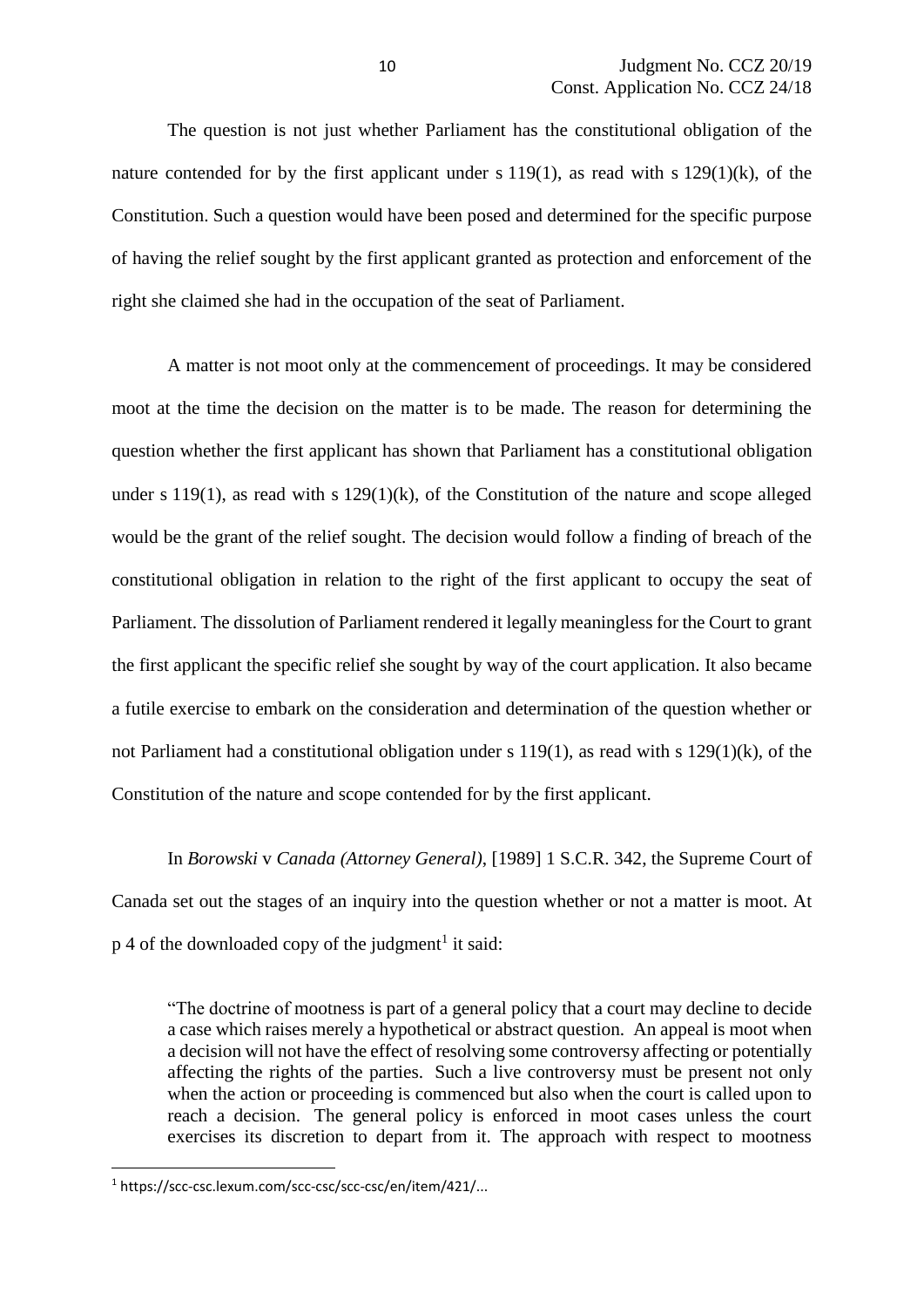involves a two-step analysis. It is first necessary to determine whether the requisite tangible and concrete dispute has disappeared rendering the issues academic. If so, it is then necessary to decide if the court should exercise its discretion to hear the case. (In the interest of clarity, a case is moot if it does not present a concrete controversy even though a court may elect to address the moot issue.)" (the underlining is for emphasis)

The constitutional application before the Court is moot, as there is no longer a concrete legal dispute between the parties. The purported live controversy is whether the first respondent has a constitutional obligation to subject every dispute that impacts on the tenure of a seat of a Member of Parliament in terms of  $s 129(1)(k)$  of the Constitution to the courts for determination. The question became an abstract question when the key relief sought by the first applicant to be declared a Member of Parliament was no longer within the power of the Court to grant by operation of law. The relief sought in terms of para 3 of the applicants' draft order, that the third respondent's written notice to the second respondent be declared null and void, was no longer grantable.

In *De Funis* v *Odegaard* (1974) 416 US 312, a student was denied admission as a first year law student at the University of Washington Law School. He challenged the decision, contending that the procedures and criteria employed by the Law School Admission Committee discriminated against him on account of his race in violation of the equal protection clause of the Fourteenth Amendment of the United States Constitution. The trial court granted a mandatory injunction commanding the law school to admit the student. On appeal the judgment was reversed by the Washington Supreme Court. The student then petitioned the United States Supreme Court for a writ of *certiorari*. The writ resulted in a stay of execution of the Washington Supreme Court's decision pending the final disposition of the case. By the time the substantive matter came before the Supreme Court, the student had registered for his final quarter in the law school. The Supreme Court held that it could not consider the substantive constitutional issues raised by the parties because the student would complete his law school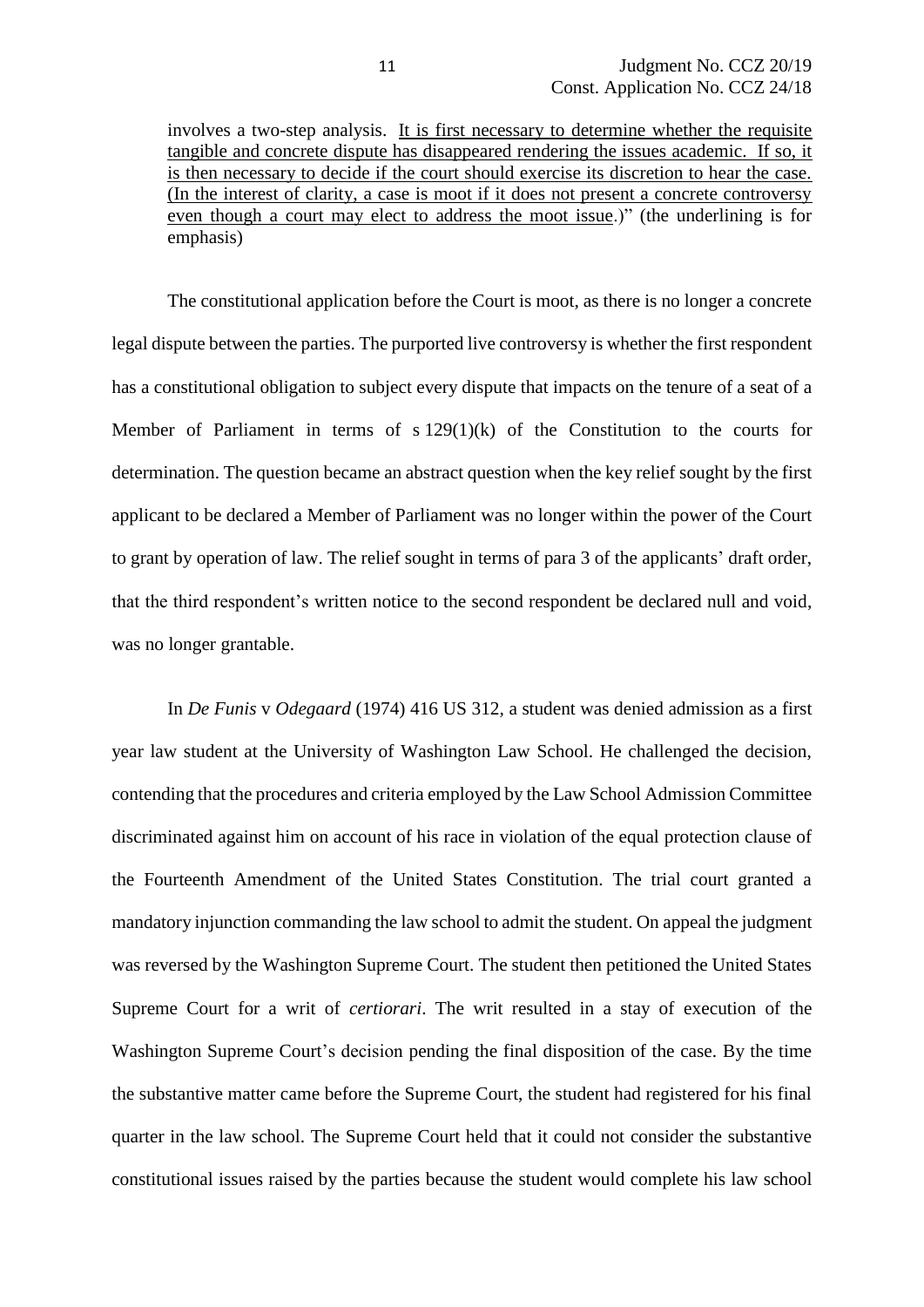studies regardless of the decision of the Court. Woolman & Bishop *Constitutional Law of South Africa* (2 ed Juta & Co (Pty) Ltd, Cape Town, 2008) (Cheryl Loots at pp 7-19.)

The Court cannot order occupation of a seat in a Parliament that has been dissolved in terms of the law at the end of its five-year term. A determination of the question of the existence or otherwise of the alleged constitutional obligation on the first respondent would be done in the abstract as its outcome would have no practical effect on the relief sought by the applicants. The determination of the matter would be an academic exercise. A decision in favour of the first applicant would not be carried into effect.

The refusal of courts to decide cases which have become moot because of cessation of a dispute between parties derives from the common law notion that the function of a court is limited to determining rights and obligations that are actually controverted in the particular case before the court. In *Mills* v *Green* 159 U.S. 651 (1895) at p 653, the Supreme Court of the United States of America held as follows:

"The defendant moved to dismiss the appeal, assigning as one ground of his motion -

'that there is now no actual controversy involving real and substantial rights between the parties to the record, and no subject matter upon which the judgment of this Court can operate.'

We are of opinion that the appeal must be dismissed upon this ground, without considering any other question appearing on the record or discussed by counsel.

The duty of this Court, as of every other judicial tribunal, is to decide actual controversies by a judgment which can be carried into effect, and not to give opinions upon moot questions or abstract propositions, or to declare principles or rules of law which cannot affect the matter in issue in the case before it. It necessarily follows that when, pending an appeal from the judgment of a lower court, and without any fault of the defendant, an event occurs which renders it impossible for this Court, if it should decide the case in favor of the plaintiff, to grant him any effectual relief whatever, the court will not proceed to a formal judgment, but will dismiss the appeal. And such a fact, when not appearing on the record, may be proved by extrinsic evidence. *Lord* v *Veazie,* 8 How. 251; *California* v *San Pablo & Tulare Railroad,* 149 U.S. 308." (the underlining is for emphasis)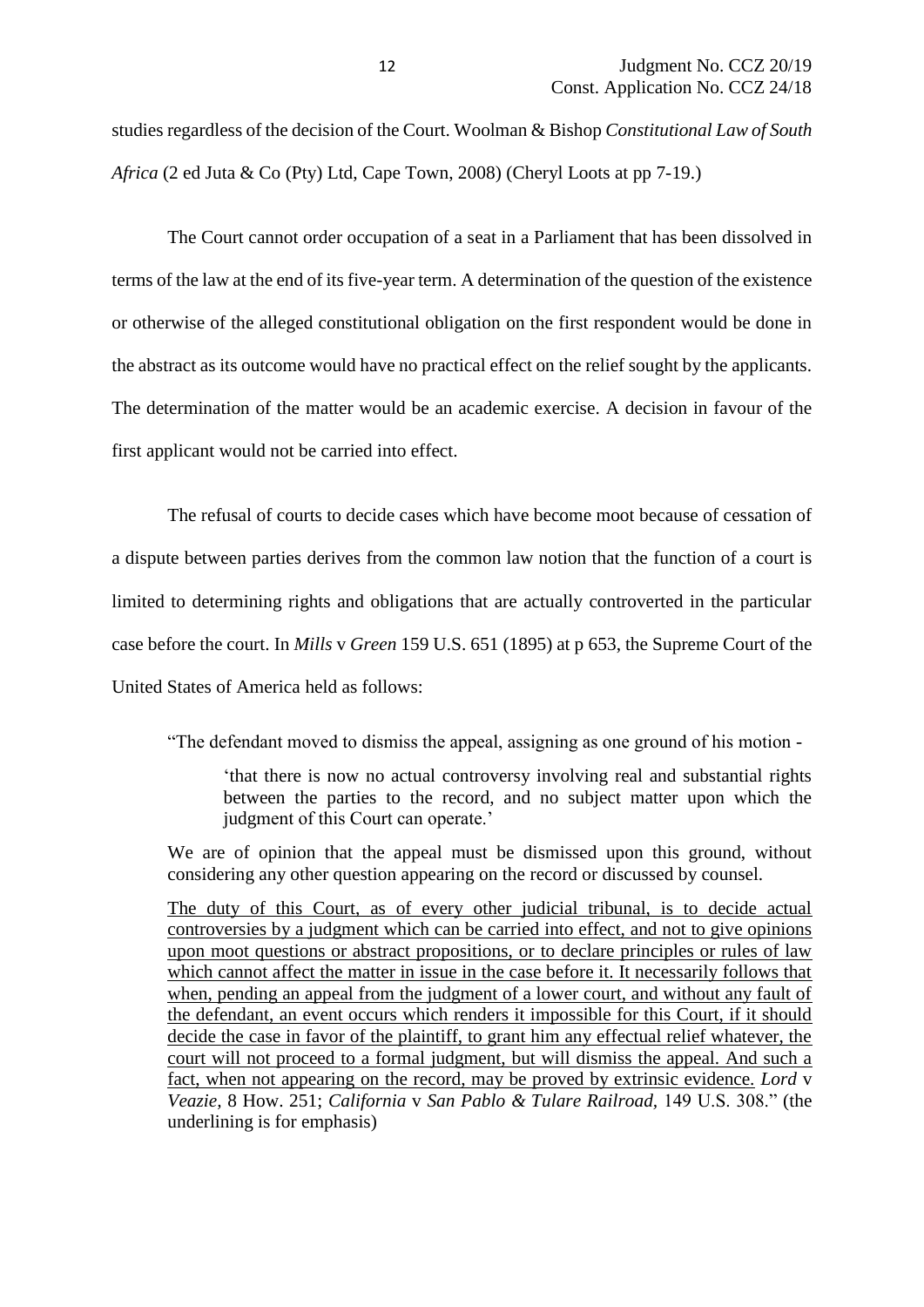## **WHETHER OR NOT THE COURT MAY HEAR THE MATTER DESPITE THE FINDING OF MOOTNESS**

The mere fact that the matter is moot does not constitute an absolute bar to a court to hear a matter. Whilst a matter may be moot as between the parties, that does not without more render it unjusticiable. The court retains a discretion to hear a moot case where it is in the interests of justice to do so. *J T Publishing (Pty) Ltd* v *Minister of Safety and Security* 1997 (3) SA 514 (CC) at 525A-B.

Courts may be guided in the exercise of discretion by considering the underlying rationale of the mootness doctrine. The Supreme Court of Canada in the *Borowski* case *supra* outlined the policy considerations a court may take into account in deciding whether or not to exercise its discretion to hear a moot case. At  $p 5$  of the downloaded copy of the judgment<sup>2</sup> it said:

"The first rationale for the policy with respect to mootness is that a court's competence to resolve legal disputes is rooted in the adversary system. A full adversarial context, in which both parties have a full stake in the outcome, is fundamental to our legal system. The second is based on the concern for judicial economy which requires that a court examine the circumstances of a case to determine if it is worthwhile to allocate scarce judicial resources to resolve the moot issue. The third underlying rationale of the mootness doctrine is the need for courts to be sensitive to the effectiveness or efficacy of judicial intervention and demonstrate a measure of awareness of the judiciary's role in our political framework. The Court, in exercising its discretion in an appeal which is moot, should consider the extent to which each of these three basic factors is present. The process is not mechanical. The principles may not all support the same conclusion and the presence of one or two of the factors may be overborne by the absence of the third, and vice versa."

Courts in this jurisdiction do pay homage to the demands of the adversarial system of resolution of disputes. The adversarial system contemplates a situation in which both parties before a court have an interest in the outcome of the case. The system envisages a situation where the determination of the matters in dispute would have practical and tangible

**.** 

<sup>2</sup> https://scc-csc.lexum.com/scc-csc/scc-csc/en/item/421/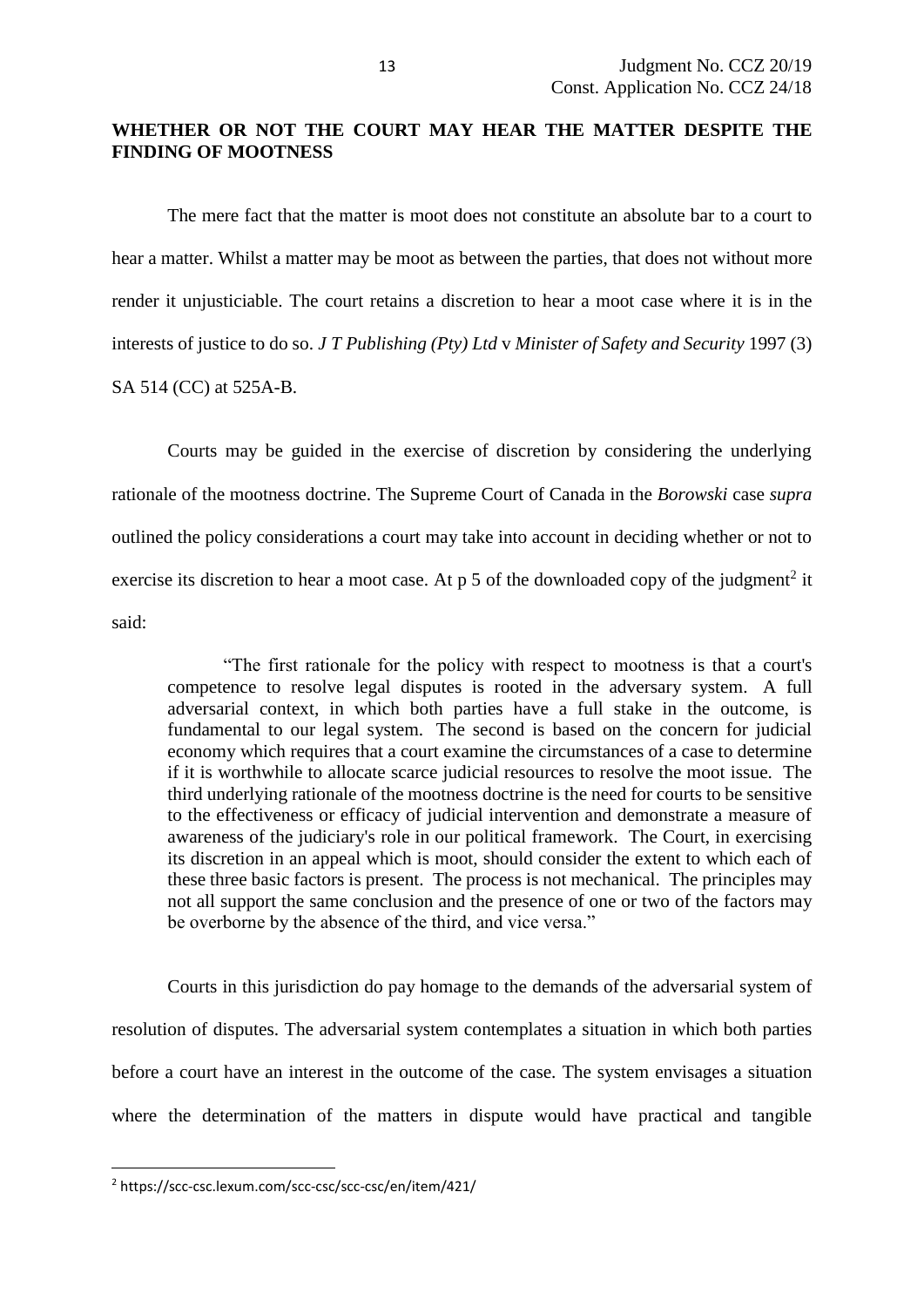consequences for the contending parties. It would not be in the interests of justice for a court to determine a moot case where its decision has no practical effect on the parties.

In *Independent Electoral Commission* v *Langeberg Municipality* 2001 (3) SA 925 (CC), the Constitutional Court of South Africa had occasion to consider the factors which ought to be taken into account in determining whether it is in the interests of justice to hear a moot matter. It held as follows at para 11:

"This Court has a discretion to decide issues on appeal even if they no longer present existing or live controversies. That discretion must be exercised according to what the interests of justice require. A prerequisite for the exercise of the discretion is that any order which this Court may make will have some practical effect either on the parties or on others. Other factors that may be relevant will include the nature and extent of the practical effect that any possible order might have, the importance of the issue, its complexity, and the fullness or otherwise of the argument advanced. This does not mean, however, that once this Court has determined one moot issue arising in an appeal it is obliged to determine all other moot issues."

The argument advanced by *Mr Madhuku* at the hearing of the court application was that the principle of mootness does not apply if the judgment of the Court will have a practical effect. He asserted that the first applicant's seat was declared vacant by the first respondent prematurely, disabling her from completing her term as a Member of Parliament. The argument was that she lost financial benefits that would have accrued to her in her capacity as a Member of Parliament. On this basis, *Mr Madhuku* argued that if the court application succeeds the first applicant may sue for damages arising out of the second and third respondents' conduct.

It was the first applicant's argument that the Court should not avoid a moot case when it is clear that it concerns issues that are capable of repetition. *Mr* M*adhuku* said that there was need for an authoritative interpretation by the Court of  $s 129(1)(k)$  of the Constitution, as numerous matters brought to the Court revolved around the disputed interpretation.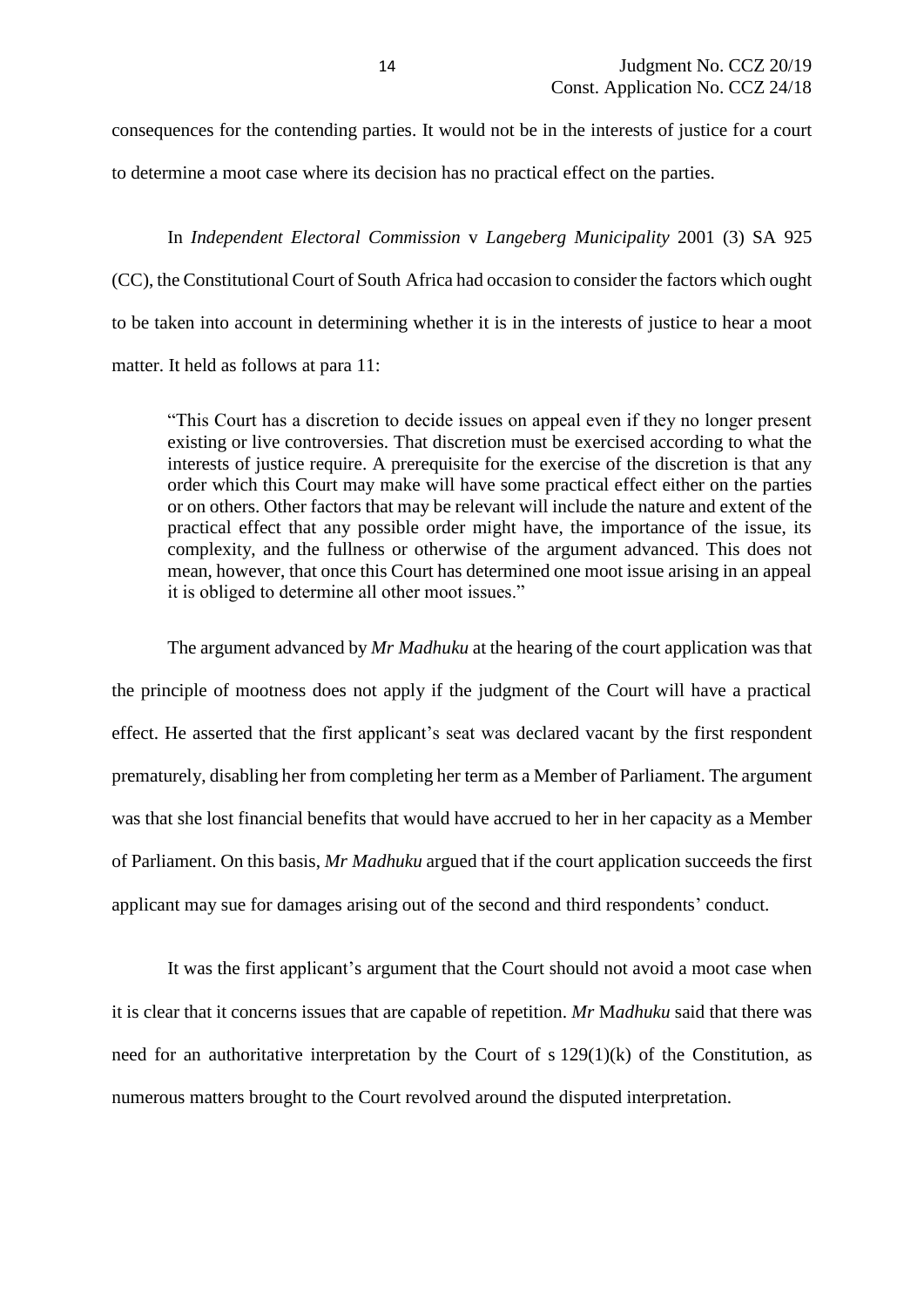*Mr Mpofu*, on the other hand, was on strong ground when he argued that the exercise by a court of the discretion to hear a moot issue is dependent on the facts placed before it. There should be no new issues arising. He argued that the case of loss of financial benefits being asserted by the first applicant was not raised in the papers before the Court. It was an entirely new issue being raised in oral submissions. The factor of "fullness of argument" required to be considered in assessing whether or not it is in the interest of justice to hear a moot matter is absent.

A constitutional matter must be specifically pleaded and motivated in the founding affidavit. A party is not permitted to make his, her or its case through oral argument at the hearing of the constitutional application. It is an established principle of the law that the other party must not be left in any doubt as to the case which he, she or it has to meet. In *Prince* v *President of the Law Society of the Cape of Good Hope and Others* 2001 (2) SA 388 (CC), the Constitutional Court of South Africa held as follows at para [22]:

"Parties who challenge the constitutionality of a provision in a statute must raise the constitutionality of the provisions sought to be challenged at the time they institute legal proceedings. In addition, a party must place before the court information relevant to the determination of the constitutionality of the impugned provisions. Similarly, a party seeking to justify a limitation of a constitutional right must place before the court information relevant to the issue of justification. I would emphasise that all this information must be placed before the court of first instance. The placing of the relevant information is necessary to warn the other party of the case it will have to meet, so as (to) allow it the opportunity to present factual material and legal argument to meet that case. It is not sufficient for a party to raise the constitutionality of a statute only in the heads of argument, without laying a proper foundation for such a challenge in the papers or the pleadings. The other party must be left in no doubt as to the nature of the case it has to meet and the relief that is sought. Nor can parties hope to supplement and make their case on appeal." (emphasis added)

As regards the need for the Court to make an authoritative interpretation of s 129(1)(k) of the Constitution, it is noted that in appropriate circumstances courts have exercised their discretion to decide seemingly moot cases where the result of refusing to decide the issues would create a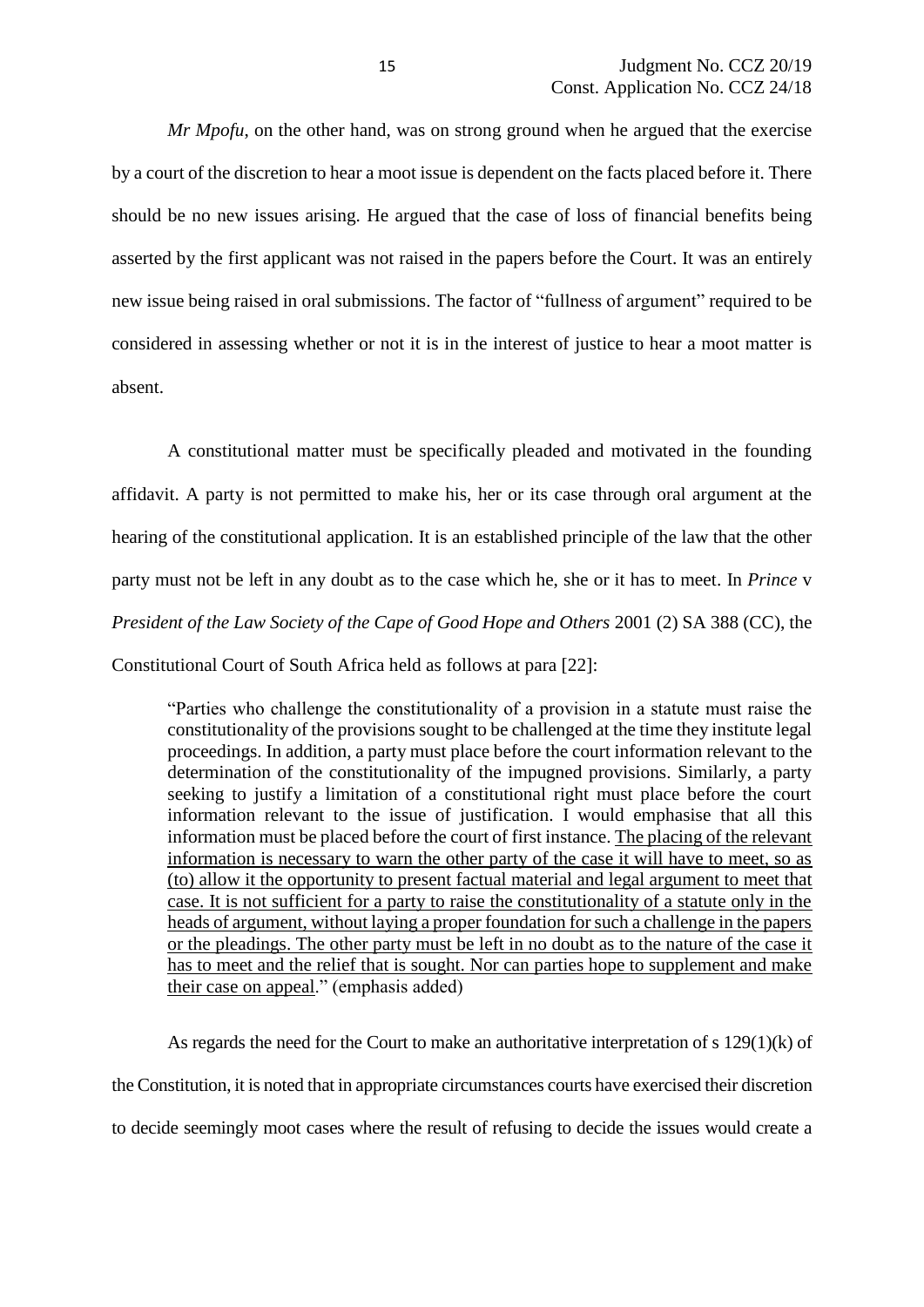situation "capable of repetition, yet evading review". Woolman & Bishop *Constitutional Law of* 

*South Africa supra* at pp 7-19.

In *Roe* v *Wade* 410 U.S. 113 (1973) the Supreme Court of the United States of America exercised its discretion to hear a moot matter because it was potentially capable of repetition yet evading review. In that case a pregnant woman's class action challenging the constitutionality of state anti-abortion statutes reached the Supreme Court of the United States of America only *postpartum*. In deciding to hear the case, it held as follows at p 125:

"The usual rule in federal cases is that an actual controversy must exist at stages of appellate or *certiorari* review, and not simply at the date the action is initiated. *United States* v *Munsingwear, Inc.*, 340 U. S. 36 (1950); *Golden* v *Zwickler, supra; SEC* v *Medical Committee for Human Rights*, 404 U. S. 403 (1972).

But when, as here, pregnancy is a significant fact in the litigation, the normal 266-day human gestation period is so short that the pregnancy will come to term before the usual appellate process is complete. If that termination makes a case moot, pregnancy litigation seldom will survive much beyond the trial stage, and appellate review will be effectively denied. Our law should not be that rigid. Pregnancy often comes more than once to the same woman, and in the general population, if man is to survive, it will always be with us. Pregnancy provides a classic justification for a conclusion of nonmootness. It truly could be 'capable of repetition, yet evading review'. *Southern Pacific Terminal Co.* v *ICC*, 219 U.S. 498, 515 (1911). *See Moore* v *Ogilvie*, 394 U. S. 814, 816 (1969); *Carroll* v *Princess Anne*, 393 U.S. 175, 178-179 (1968); *United States* v *W.T. Grant Co.*, 345 U.S. 629, 632-633 (1953)." (the underlining is for emphasis)

In *Tremblay* v *Daigle*, [1989] 2 S.C.R. 530, the Supreme Court of Canada exercised its

discretion to decide an abortion case despite the fact that it had become moot. In this case Tremblay relied on the constitutional right to life of a foetus to claim an injunction against his girlfriend to restrain her from having an abortion. The Court exercised its discretion to decide the case because it believed that it was important to remove the threat of such injunctive proceedings in the interest of other pregnant women. It held as follows at p 571:

"As we have indicated, the Court decided in its discretion to continue the hearing of this appeal although it was moot, in order to resolve the important legal issue raised so that the situation of women in the position in which Ms. Daigle found herself could be clarified. It would, however, be quite a different matter to explore further legal issues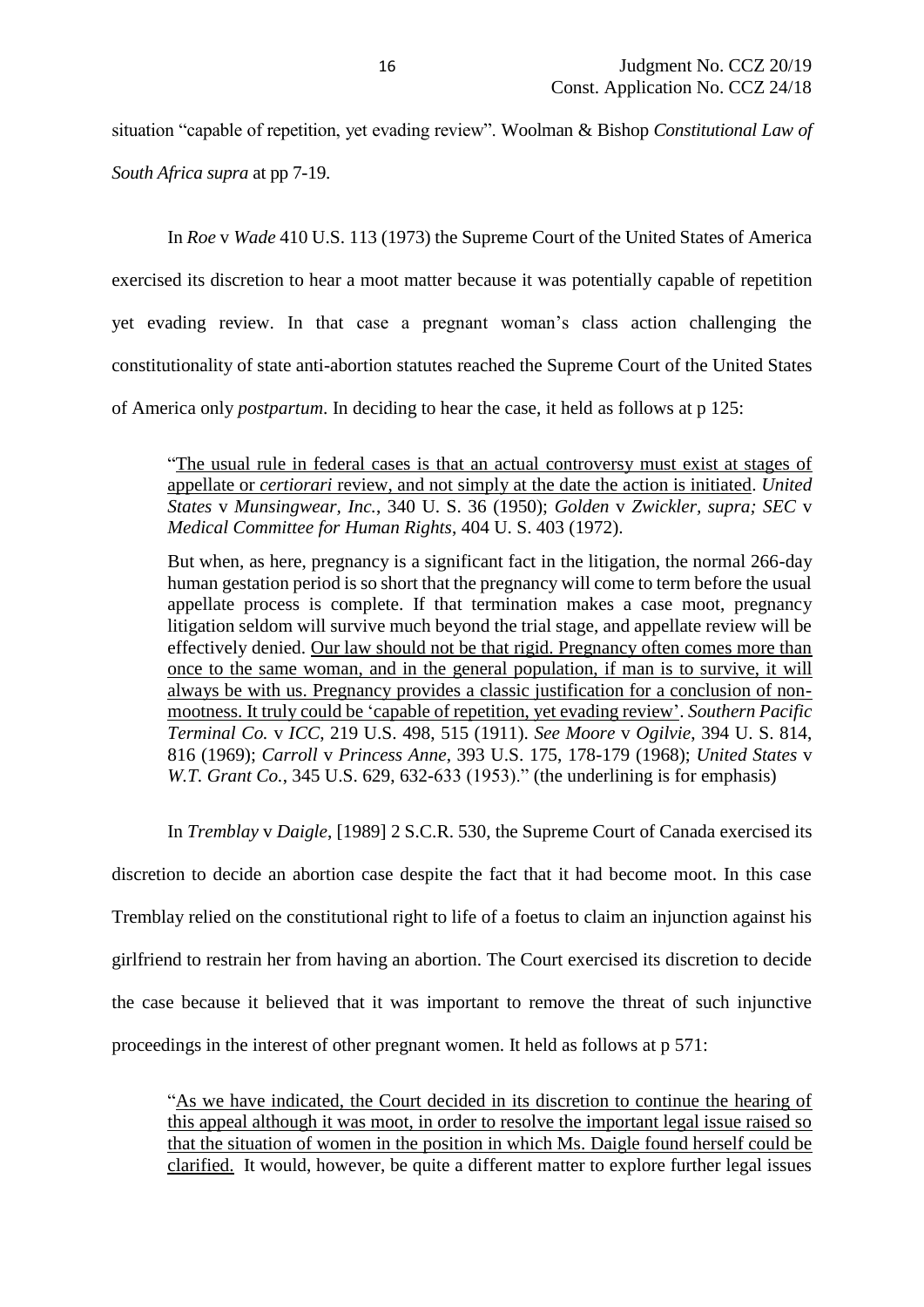which need not be examined in order to achieve that objective. The jurisprudence of this Court indicates that unnecessary constitutional pronouncement should be avoided: *Morgentaler (No. 2)*, *supra*, at p. 51; *Borowski*, *supra*; *John Deere Plow Co.* v *Wharton*, [1915] A.C. 330 (P.C.), at p. 339; *Winner* v *S.M.T. (Eastern) Ltd*, [1951] S.C.R. 887, at p. 915." (the underlining is for emphasis)

Where a matter is of such a nature that it might keep arising in the Court or where there is need to resolve a serious legal question, the Court may exercise its discretion to hear the moot issue by reason of its significance, as it would in such circumstances be in the interests of justice to make a determination on the issue.

It is the applicants' case that an authoritative interpretation of  $s 129(1)(k)$  of the Constitution by the Court is of utmost importance, as similar questions to those raised by the first applicant have seized the Court's mind.

The applicants' argument does not find favour with the Court. It does not take into account the fact that the Court has already made a pronouncement on the interpretation of s 129(1)(k) of the Constitution. In *Madzimure and Ors* v *The President of the Senate and Ors*, CCZ 8/19 at pp 8-12 of the cyclostyled judgment, the Court said:

"The purpose of s 129 of the Constitution is to provide for circumstances in which the tenure of seat of a Member of Parliament comes to an end. Section 129(1)(k) of the Constitution specifies one of the circumstances in which the tenure of seat of a Member of Parliament comes to an end and the seat becomes vacant. Tenure of seat of a Member of Parliament means the tenure of the right of a Member of Parliament to occupy the seat following an election. The provisions of s 129(1)(k) of the Constitution may be summarised as being that –

- (a) The Member of Parliament should have been a member of a political party when he or she was elected to Parliament;
- (b) The Member of Parliament should have ceased to belong to the political party, either by voluntary withdrawal of membership or by being expelled from the political party concerned; and
- (c) The political party concerned should have given a written notice to the Speaker or the President of the Senate of the cessation of membership of it by the Member of Parliament. In the written notice the political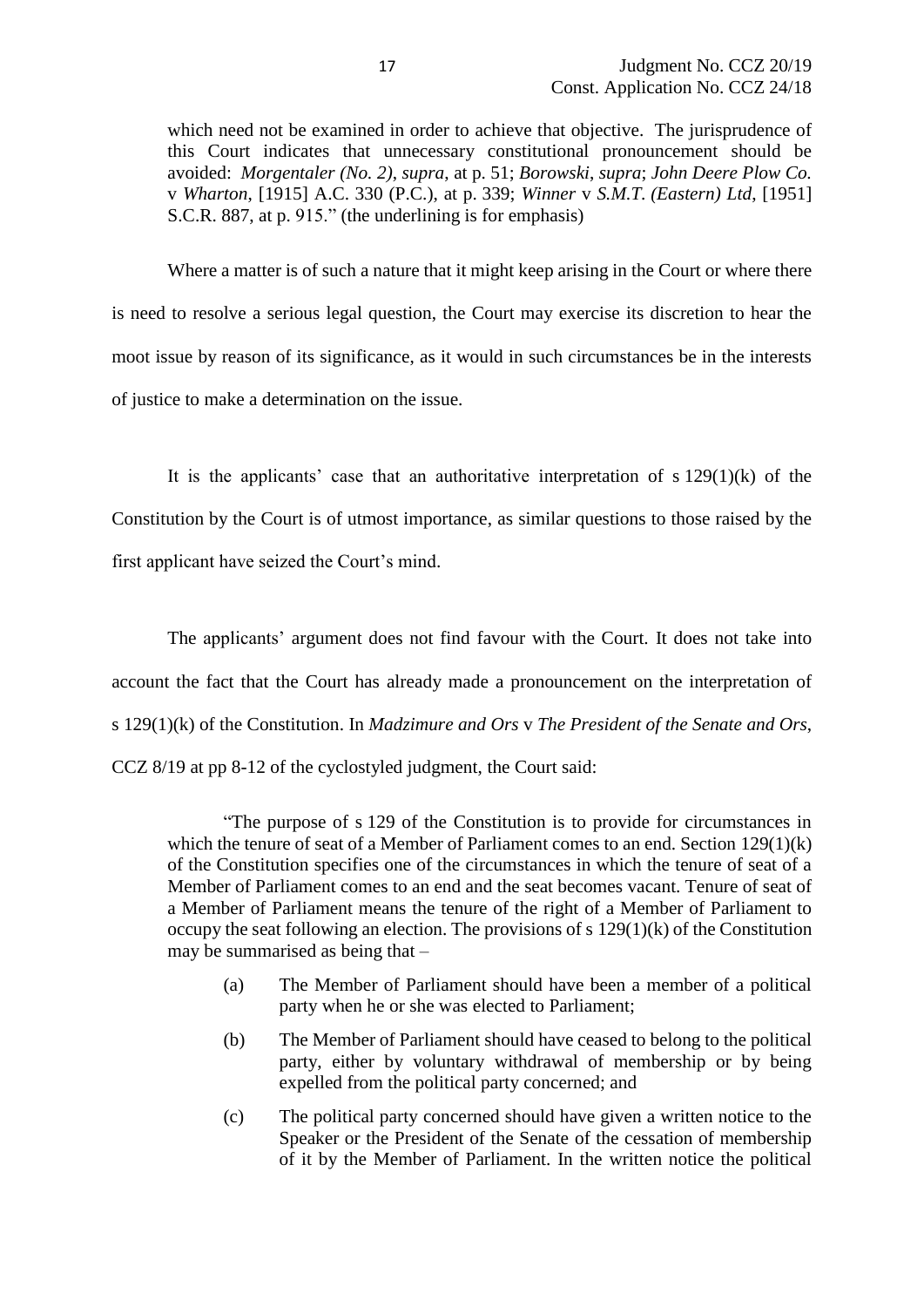party concerned must declare that the Member of Parliament has ceased to belong to it.

…

The rôle of the Speaker or the President of the Senate in the process leading to the creation of a vacancy in the seat of a Member of Parliament in terms of s 129(1)(k) of the Constitution is facilitative. It is not judicial in nature.

The rôle the Speaker or the President of the Senate has to play in the process is to satisfy himself or herself that the document he or she has received is from a political party and that it contains a written notice declaring that the Member of Parliament who was a member of that political party when elected to Parliament has ceased to belong to the political party concerned. The Speaker or the President of the Senate has no power to prevent the occurrence of the creation of the vacancy in the seat of a Member of Parliament commanded by s 129(1)(k) of the Constitution as the consequence of the communication and receipt of the written notice."

An authoritative interpretation of the relevant section has already been given by the

Court. It is questionable, to say the least, that the present case can be said to fall into the

category of cases where the Court may exercise its discretion to hear a moot case in order to

settle an important legal question.

## **DISPOSITION**

In the result, the application is dismissed with no order as to costs.

**GWAUNZA DCJ: I agree**

**GARWE JCC: I agree**

**MAKARAU JCC: I agree**